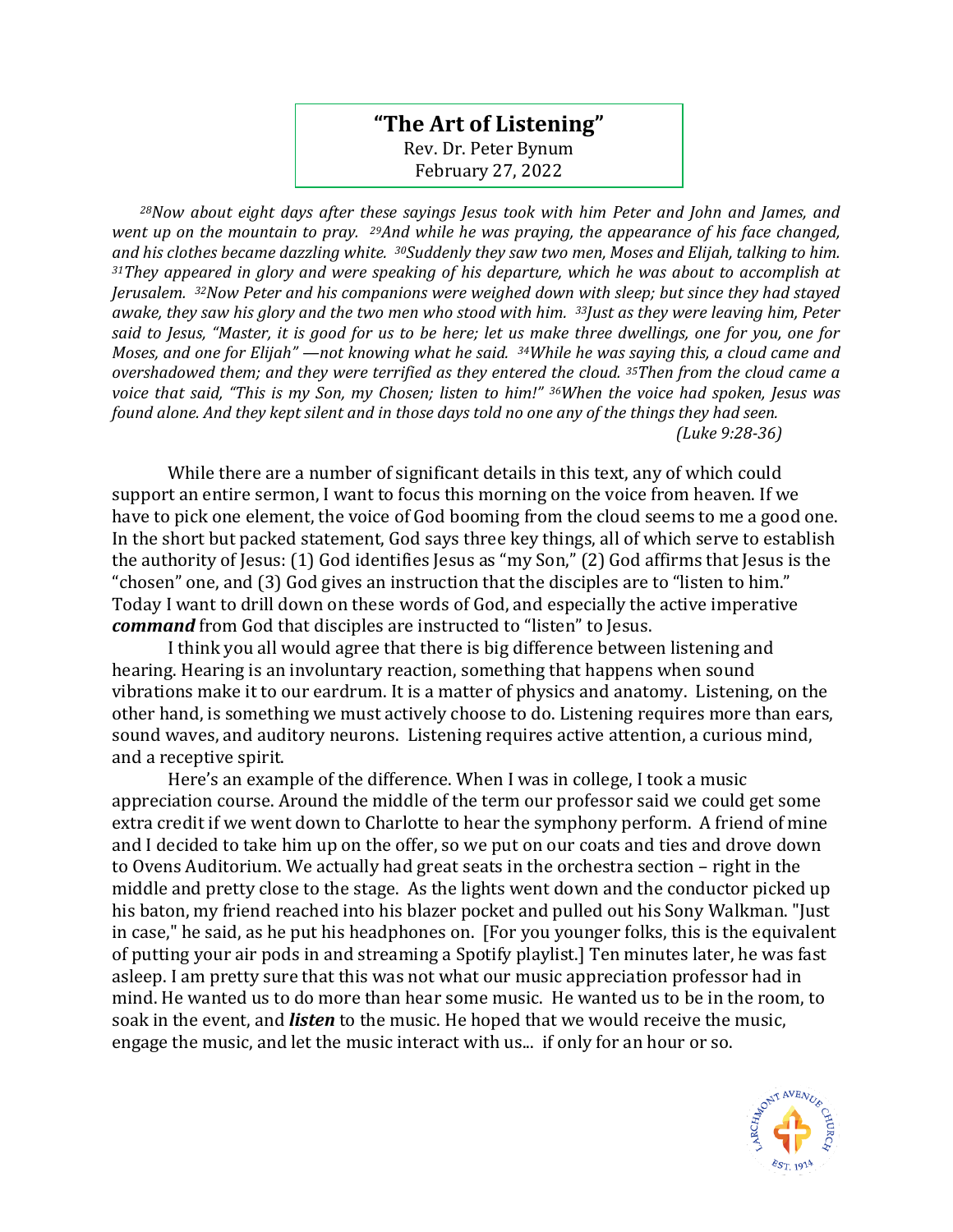This distinction is so important that it is something I take time to work on with every couple that comes to me for pre-marital counseling. Together, we learn an exercise that counselors call "active listening." In a nutshell, active listening is an act – something we can do -- that lets our partner know he or she has been heard and understood. It is very simple. One person speaks clearly and honestly about how they feel or something that is important to them. The other partner, the "active listener," tries to be as attentive as possible to what is *actually being said*, and then restates what they heard back to the speaker. It sounds so basic, even to the point of being corny. But anyone who has been in a long term relationship knows that, when communication is strained, sometimes you have to go back to the very basics before you can move forward. Some active listening responses I have heard in my counseling sessions include:

- *"I hear you saying that you feel angry when I don't squeeze the toothpaste from the bottom of the tube."*
- *"If I understand you correctly, you are saying that my practice of leaving the toilet seat up causes you frustration."*

Like I said, it is simple. But, as simple as it is, this strategy can be vitally important in our relationships because the truth is that most of us are notoriously bad listeners. What we hear is what we want to hear, even if that is not what is actually being said. Or, we can hear something we do not want to hear – something that we fear -- simply because we are so guarded about a potential threat, so on the lookout for clues that something is about to go wrong, that we hear a threat approaching around every corner. Even when we are trying hard to listen, we misunderstand one another a lot, because the filters of our emotions, our hopes, our fears, and our prejudices can scramble up a message so badly that, by the time the message finally makes it from our ear and into our consciousness, we are hearing something that was never really said. And that can be a real problem, because most of the things we really need to talk about are a lot more significant than toilet seats and toothpaste tubes.

So, just think about the disciples in this situation. The text tells us that they were "weighed down with sleep." They were tired and bleary-eyed. Plus they had been traveling with Jesus for a while now. They had heard him preach and teach and pray a lot on the road, and maybe their attention kind of clicked in and out through all of that, so his words might kind of blend together as their minds wandered. But then, all of a sudden, things started to get really weird up on the mountaintop. They start hearing two other voices, then look and see two other men standing with Jesus. Maybe they felt a little bit enlightened and a little bit confused, a little exhilarated but a little exhausted, engaged but also frightened all at the same time. Who knows what they were processing, or what they thought they heard. Whatever it was, Peter was clearly so bum-fuzzled that he defaulted to a typical male strategy for avoiding confusion … "Hey, why don't we build something?" He had no idea what to do or say, so his inner child piped up and said "Let's build a fort!" The scripture is kind but pointed here. It just says that Peter didn't really know what he was saying. But it seems that the tracks connecting his ears to his brain to his mouth were a twisted wreck, and that his train of thought had clearly derailed.

And that is when the clouds came in. If you have ever had the experience of being up on a mountain when a cloud comes upon you, then you know what this must have felt like. I did a lot of camping as a Boy Scout, and this happened to me a number of times. Visually, everything gets whitewashed, and you can only see a limited distance around you. Dull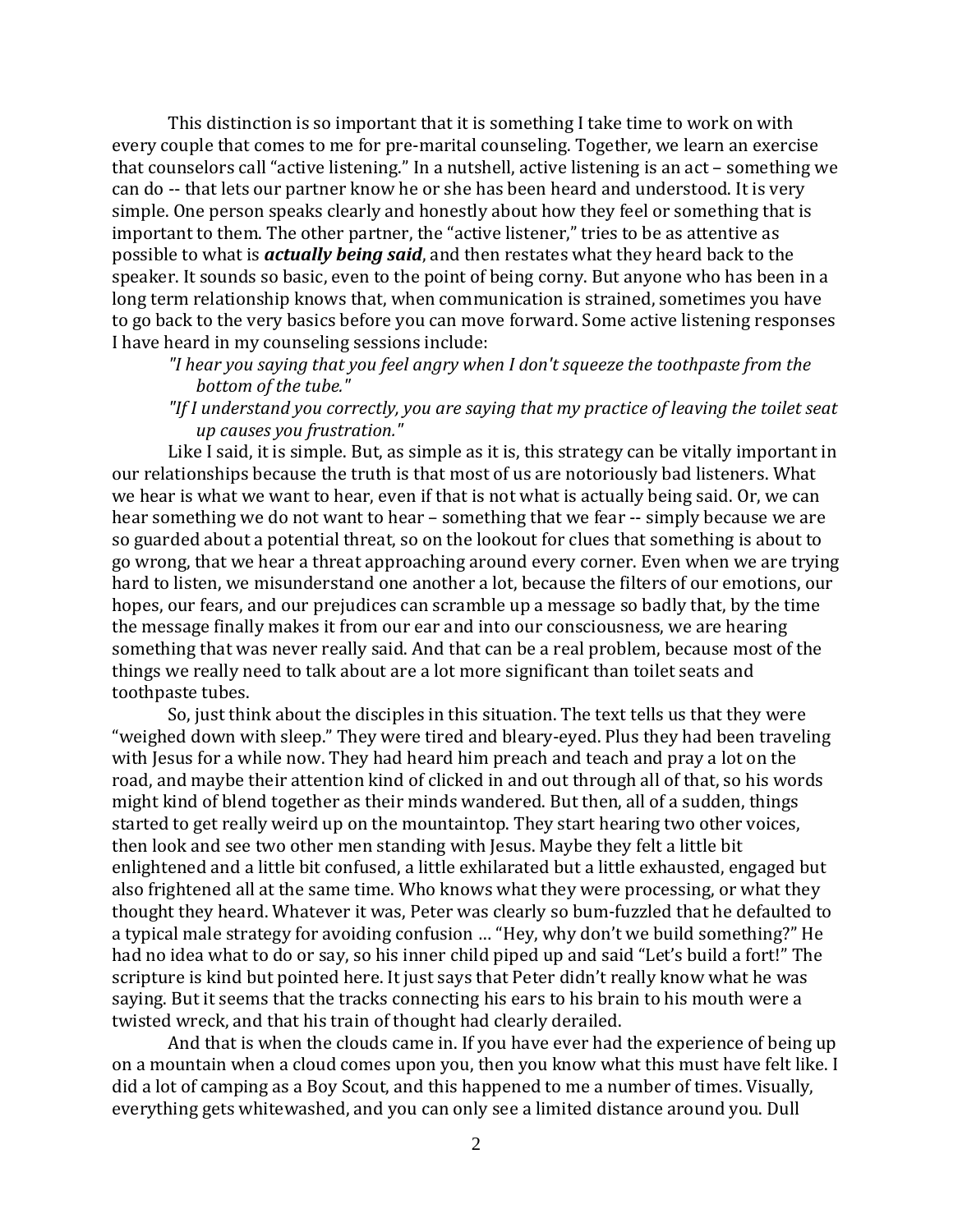greens and browns almost fade away, but the brighter colors – a yellow tent, a red bandana, a bright blue rain jacket – they seem highlighted against the white backdrop. But it is the sound that I really remember. The gentle whoosh of the moving air that is carrying the cloud across the mountain muffles every other sound. Then again, the voices that you can hear are clearer and closer, because the ambient background sound that can distract and disorient us has been muted. So, what may have started as confusion suddenly became clear for Peter, James and John. What they saw was Jesus standing alone. And what they heard was a voice from heaven, saying "*This is my Son, my Chosen; listen to him!"*

It was as if the cloud was pulling the headphones out of their ears and grabbing their attention so that they could not and would not miss the point. God didn't want the disciples to hear the Word made flesh. God wanted the disciples to *listen* to the Word made flesh… to be in the room with him, to soak in what was being said. God didn't want them to miss the symphony because they were too distracted by everything else. He wanted them to receive the music of the Word, engage the music of the Word, and let the music of the Word interact with their spirits.

No less is expected of us. Even now, God doesn't want us to just hear about Jesus, or think about Jesus, or even talk about Jesus. God wants us to start by *listening* to Jesus - actively, intently, thoughtfully listening to Jesus. And maybe what we have to do, to make sure we are listening and hearing correctly, is to repeat back what we hear him saying.

When a weapon is drawn in vengeful anger, I remember when Jesus said to Peter, "*Put your sword back into its sheath.*"

When I hear the cries of innocent people in Ukraine, I hear Jesus saying "*Blessed are those who mourn, for they will be comforted.* "

When I look upon purposeless death in a pointless war, I hear Jesus saying "*Blessed are the peacemakers, for they will be called children of God.*"

It all begins with active listening – acknowledging that we have actually heard what Jesus has said – not the filtered, watered-down, cost-free version we would prefer to hear, but the real, unvarnished, uncompromising Word of God that we are given. Only when we acknowledge what is really being said to us -- and asked of us -- can we begin an authentic conversation with God. Only then can we begin to figure out what we can and should do with the divine words we have been given.

Regrettably, I fear those authentic conversations are rare. Many people hear, Jesus says, but few understand. He says this clearly in Matthew's gospel: "*Seeing they do not perceive, and hearing they do not listen, nor do they understand. With them indeed is fulfilled the prophecy of Isaiah that says: 'You will indeed listen, but never understand*."

The world is always throwing noise at us – clattering cacophony, distracting drumming, a wall of white noise that can easily drown out the whispers of God. But the biblical narrative and the history of the church are full of stories of those who, by force of will, discipline, and desire, have been able to take the headphones of the world off at key moments in their lives so they could listen -- truly listen - for the eternal words of heaven and earth. Unlike most, those lucky few have been able to hear the true music of the universe – the principles of faith, hope, and love that form the bedrock of creation. And not only that, they get to be in the room where that music is made… to receive the music of the Word, engage the music of the Word, and let the music of the Word well up in them like a spring that never fails.